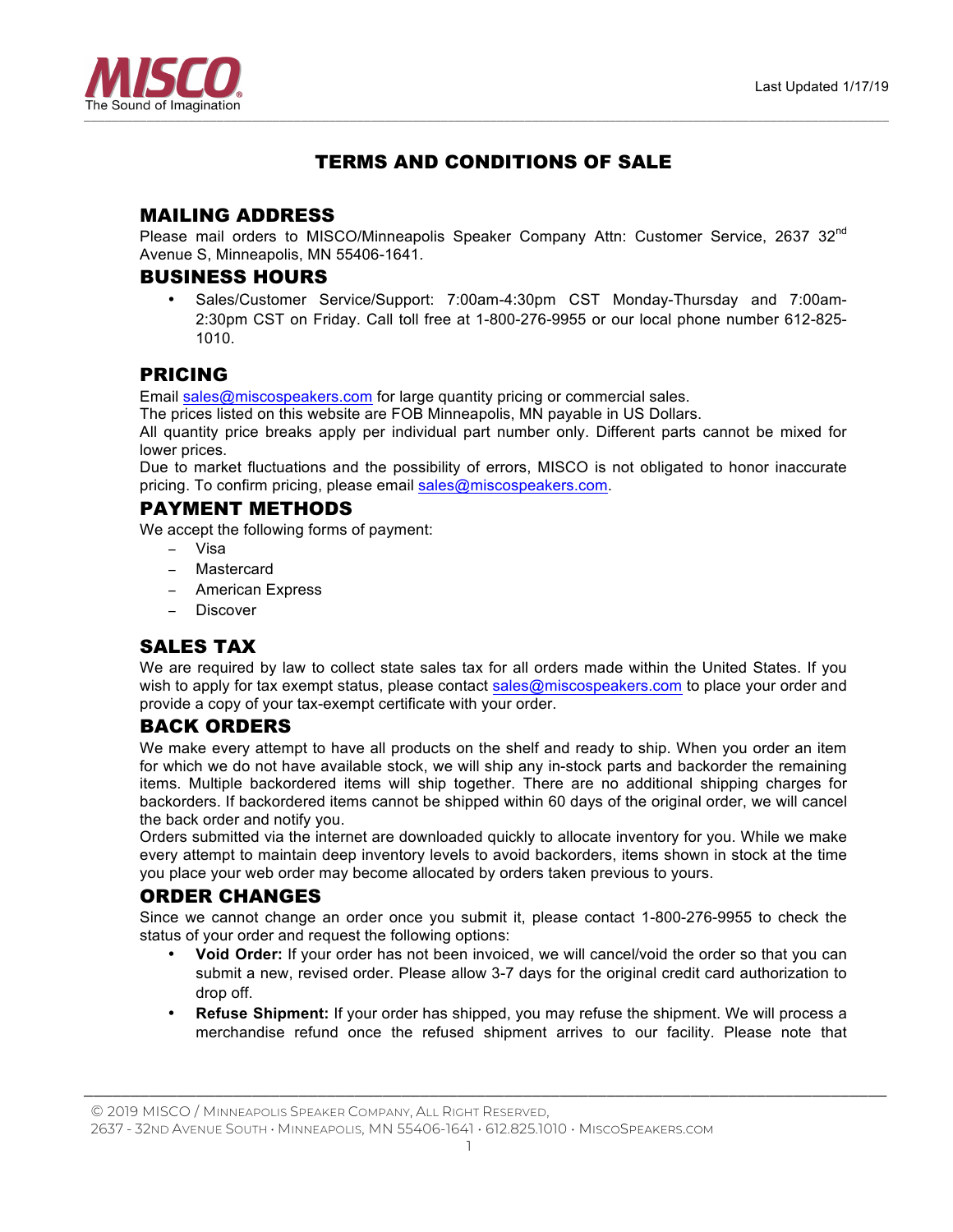because we are charged shipping for the refused shipment, those charges are deducted from the refund.

# SHIP-TO ADDRESS CHANGES

The following UPS Packaging Interception Services are available (but not guaranteed) for orders with a "shipped" status:

- Redirect/Change Ship-to Address: Contact support@miscospeakers.com to request a redirect. To protect against theft of your shipment, UPS will accept redirect instructions from MISCO only. Fee \$15.00 per box.
- Reschedule Delivery Date: You may contact your local UPS facility or sign in to your UPS My Choice account to provide instructions for delivery date reschedule. No fee.
- Will Call: Hold package at UPS hub for customer pick-up. No fee.
- Return to sender (MISCO): Return shipping charges billed to us by the carrier for the returned package are deducted from the merchandise refund.

### SHIPPING

We ship orders Monday through Friday from our warehouse in Minneapolis, Minnesota. Most orders will ship the day after they are received, provided parts are in stock and the order is received before 4:00pm CST. Please see our shipping rates and policies. Please note that MISCO selects the carrier and service level for Economy shipping. Final delivery may be made in 5-10 days via UPS. If you wish to guarantee a faster service, you may upgrade to UPS ground or UPS Air options and pay applicable shipping charges.

# ORDER CONFIRMATIONS

Within moments of placing your phone or internet order, we will email you a notification confirming receipt of your order. Once the order is reviewed and accepted by our team, payment will be collected. When the order ships, we will email again with your tracking number and order details.

Every shipment contains a Packing Slip which itemizes the part numbers and quantities that have shipped.

Orders placed online while signed in to your MISCO account are viewable in your order history.

# ORDER TRACKING

You may track your order at our site or elect to visit the carrier's site. Allow up to 24 hours after the shipment for tracking information to be available.

#### RETURNS

If you purchase an item from MISCO and decide that the part does not suit your application or just simply isn't for you, simply return the item to us in new, pristine condition within 30 days of the purchase date and we will promptly issue you a refund.

Please read the **Merchandise Returns Terms and Conditions** below before returning products. Restocking fees (up to 30%) or denied returns may apply when conditions are not met.

# MERCHANDISE RETURNS TERMS AND CONDITIONS

Merchandise returns (for any reason) require a Return Material Authorization (RMA number). Email support@miscospeakers.com or call 800-276-9955 to request an RMA number. You must write the RMA number clearly on the outside of the outer carton.

Refunds will be issued using the original method of payment.

Return all accessories, manuals/instructions, warranty cards, manufacturer packaging (including factory box, foam, fillers, and padding), hardware (grills, screws, etc.), and printed materials. Return the items postage-paid via ground or parcel post. Package the product to protect it from damage on route to MISCO. We recommend that you insure the package for the value of the product. In the event the returned package is damaged in route to MISCO due to insufficient packaging, you may file a claim with the carrier. Insufficient packaging may be cause for some carriers to deny damage claims.

Most returns are processed in 3-4 business days after receipt. Please note that some returns may require extended processing days for technical evaluation, peak times, etc.

*\_\_\_\_\_\_\_\_\_\_\_\_\_\_\_\_\_\_\_\_\_\_\_\_\_\_\_\_\_\_\_\_\_\_\_\_\_\_\_\_\_\_\_\_\_\_\_\_\_\_\_\_\_\_\_\_\_\_\_\_\_\_\_\_\_\_\_\_\_\_\_\_\_\_\_\_\_\_\_\_\_\_\_\_\_\_*